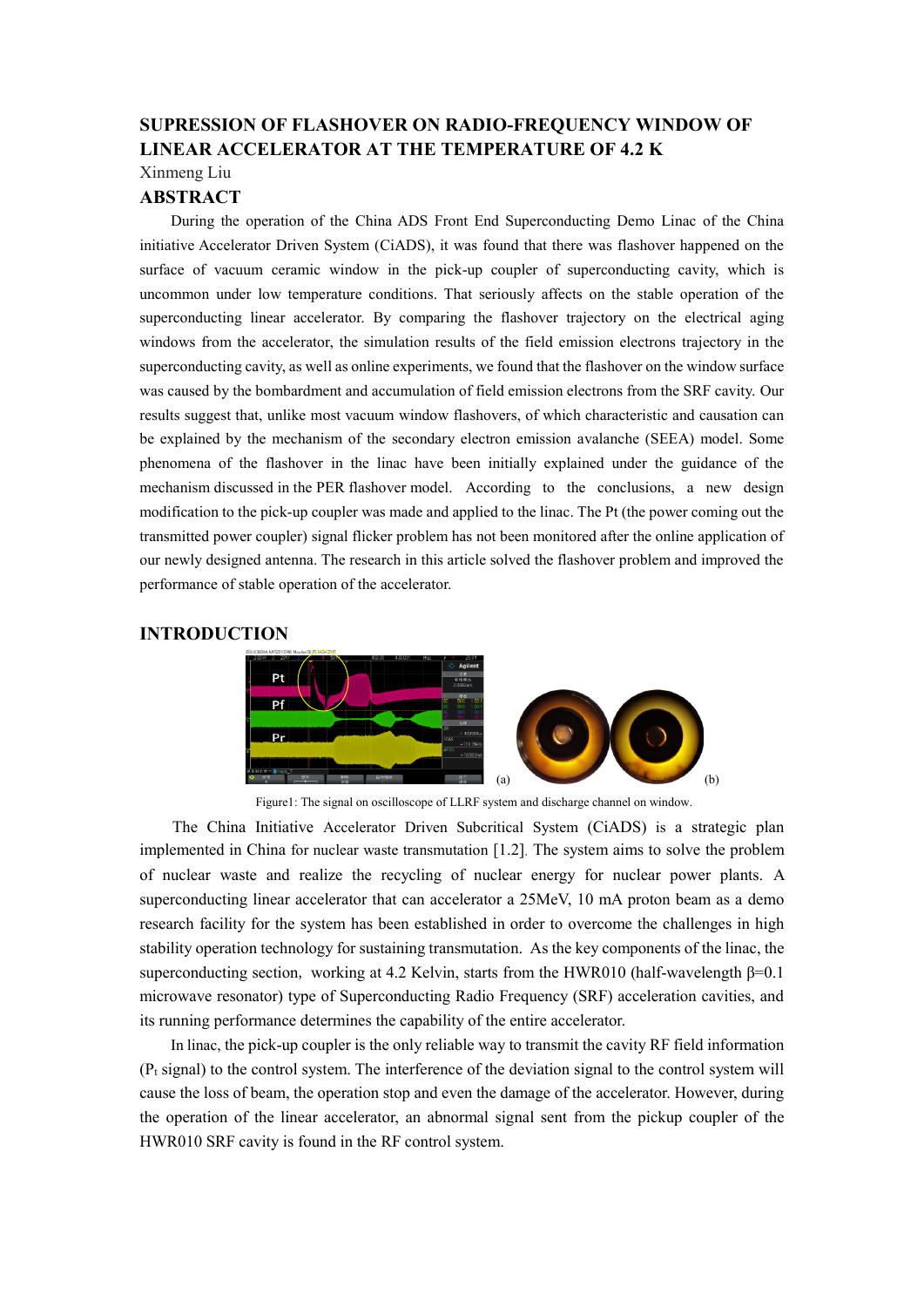The time-domain waveform diagram of the signal captured by an oscilloscope are shown in Fig. 1(a). For  $P_t$  signal the the occurrence of severe fluctuations blocks the previous electromagnetic field which indicate that a discharge has occurred, since a low-resistance breakdown path must be developed when discharge occurs. It can be formed within a few nanoseconds across several centimeters [3]. At the meantime, the forward power  $(P_f)$  signal and reverse power  $(P_f)$  signal are remain normal, which indicates that the electromagnetic field in the cavity is not disturbed. The subsequent changes of the two signals are due to the mismatch of the cavity caused by the control system affected by the abnormal  $P_t$  signal. Thus, it is reasonable that there is discharge located at the  $P_t$  coupler.

In addition, to maintain superconducting state for long time operation, after buffer chemistry polishing, the HWR010 type[4] SRF cavity achieved the surface roughness of the order of 0.5um. Then, the cavities were assembled in a class 100 clean room and within a vacuum environment maitain  $1 \times 10$ -7Pa. There is no vulnerable area for breakdown in the vacuum space of coaxial structure SRF cavity, except the vacuum RF window in pick-up coupler provides material interface. The required voltage is considerably less than would be needed to cause bulk breakdown of the insulator or flashover of the vacuum gap if the insulator was removed, since its bulk voltage hold off capability normally is better than that of a similar-sized vacuum gap [5]. Therefore, the discharge should occur on the surface of ceramic window of the pick-up coupler.

To confirm our assumption, the cavities removal check was performed, the results are shown in Fig. 1(b). As expected, traces of discharge on the ceramic windows and channels on the surface of the windows are observed. Moreover, some reticulated channels on the dark area of the window are found under the observation of an optical microscope, which strongly indicated that the flashover happened on the PT coupler windows[6].



**SET UP**:

Fgure2: In order to maintain superconducting state and extremely low energy loss ((quality factor  $Q_0=1 \times 10^9$ ), HWR010 type cavities work at the temperature of 4.2 K with the vaccum at  $1 \times 10^{-7}$  Pa of the internal environment. The HWR010 SRF cavity working within 162.5MHz TEM mode RF field, the electric field is strongest in the middle and weakest at the both ends which is opposite with the magnetic field. The peak electric field on the surface can reach more than 20MV/m. A photon radiation detector monitors the intensity of the field emission effect to prevent the cavity from the influence of field emission electrons. The coaxial structure pickup coupler with a transmitted power probe extracts a little power (coupling degree β=1/1000) to the RF control system.

The events of the Pt signal spikes were monitored under different field strength applying to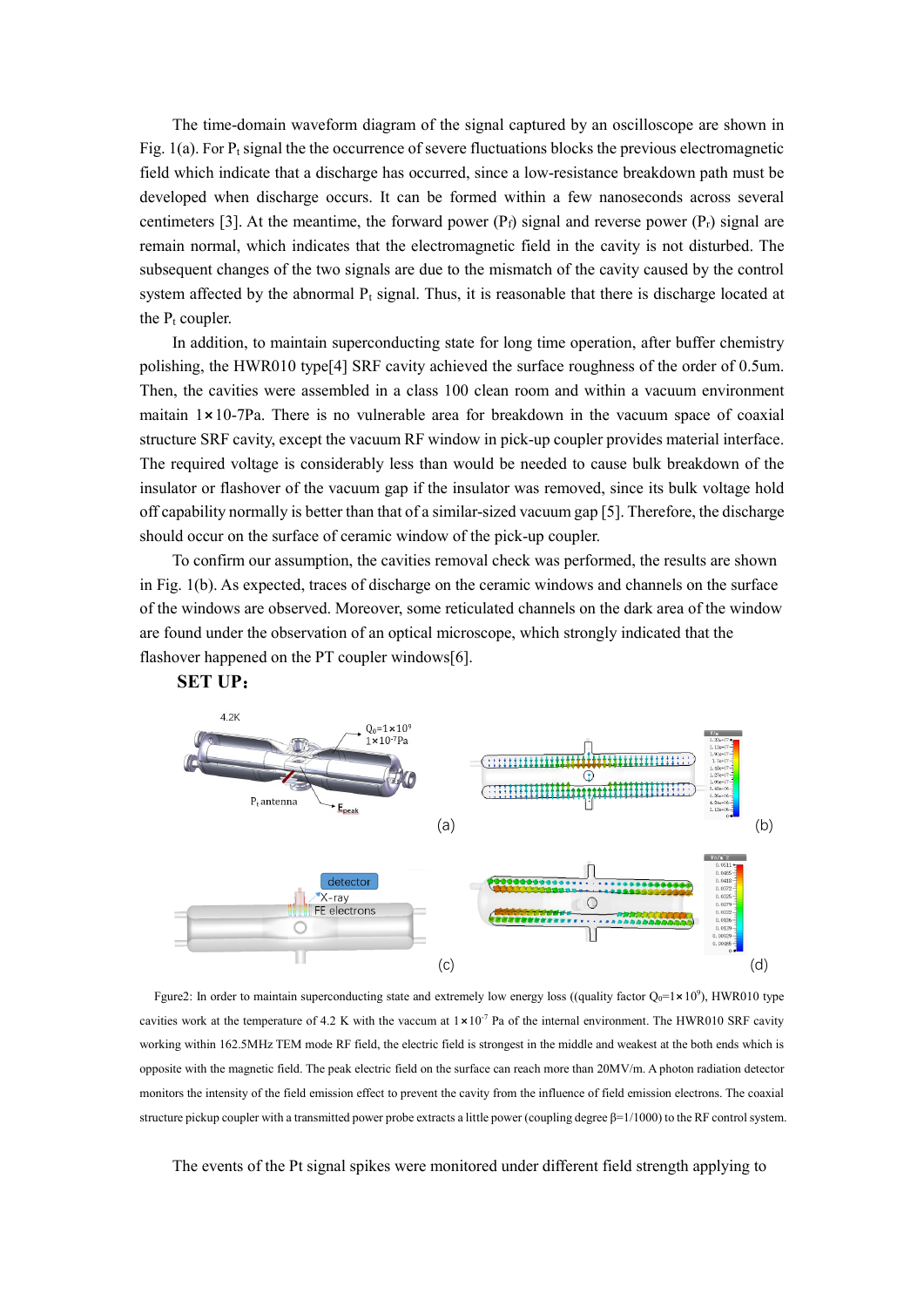cavity, the control system automatically records the moment of each event and the oscilloscope captures the  $P_t$  signal spiking waveform. The information about the interval between two events, the peak-to-peak value of the signal, and the duration of the flash were obtained in these records.



Fgure3: The peak electric field Epk versus the spike Frequency and the X-ray radiation dose. For low Epk, there is no Spike detected. When the Epk is 18.5MV/m, the dose value is 63.55uSv/h, the corresponding average interval between events occurred is 217 minutes. As Epk increases, spike frequency increases, either. In the figure, the flash time is expressed as the frequency of occurrence per unit time, that is, the reciprocal unit of the interval time is times/minute.

The experimental results are given in figure 3. Here, the peak electric field  $E_{peak}$  in the cavity is used to characterize the electromagnetic field strength in the cavity. The photon dose under each experimental gradient shows that the magnitude of the current increases with the gradient. Beside, it disappears when the electric field is small to a certain value. This is consistent with the FN theory's [7] description of the properties of field emission currents and the nature of the field emission requirements that determines the field threshold.[8] The experimental results show that flashing occurs more frequently as  $E_{peak}$  increases. On the other hand, the secondary electron multiplication does not have the above characteristics and usually occurs in low field conditions. The experimental results show that flashing occurs more frequently with E<sub>peak</sub> increases. Thus, the experimental evidence suggests that the occurrence of flashover is inseparable from the contribution of field emission.



Fgure4: The field emission electrons reach the ceramic window at the action of RF field.

In order to understand the trajectory and final position of the FE electrons in the electromagnetic field of the superconducting cavity. Simulation of the movement of the excitation FE under the action of the electromagnetic field of the cavity at  $E_{peak}$  19MV/m was performed, the results is shown in Figure 4. In the work area, the electric field is strong, while the magnetic field extremely weak and has almost no deflection effect on electrons. Thus, the FE electrons move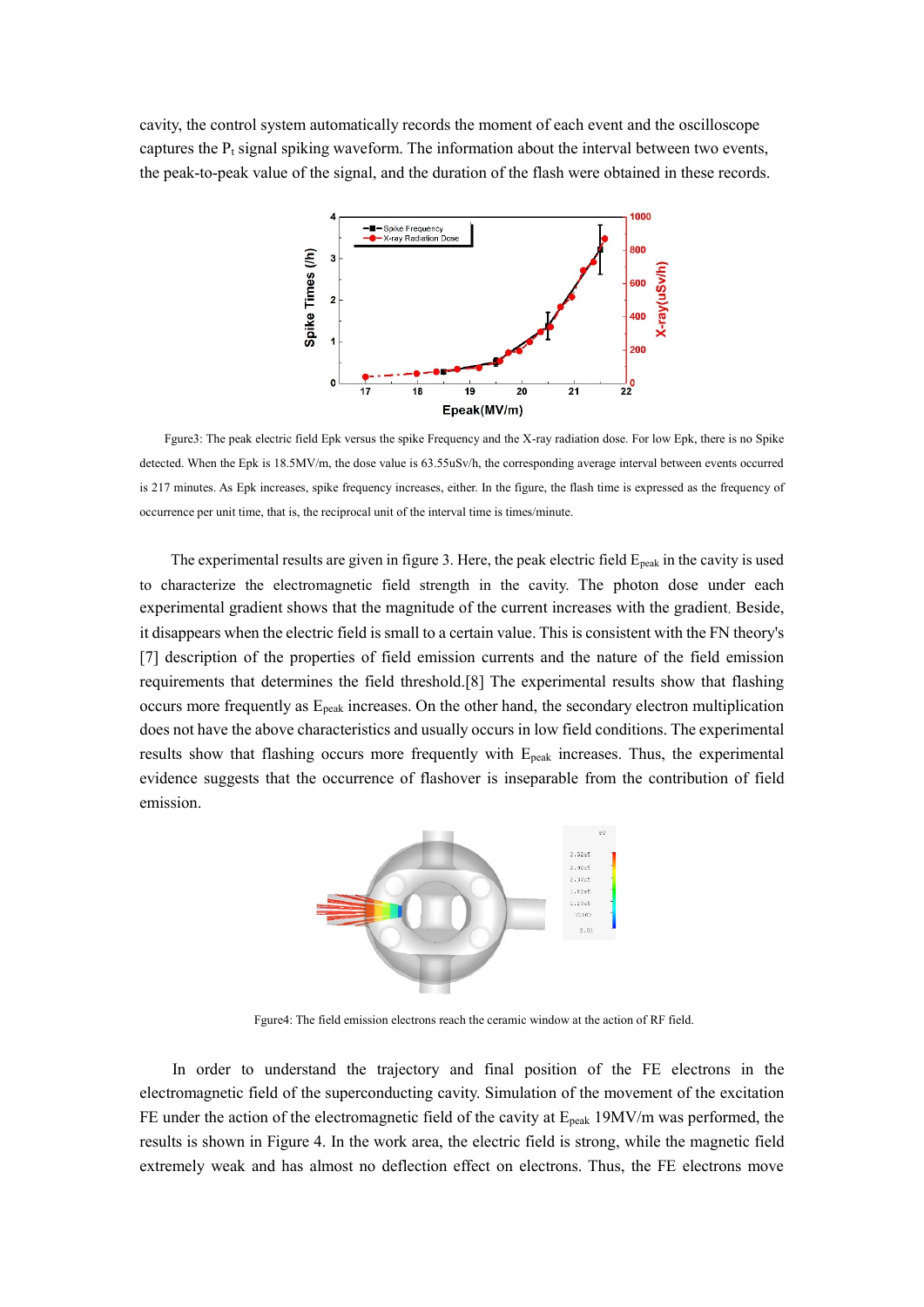straight along the electric field lines before they bombard the ceramic window surface and cavity wall with an energy of more than 0.3MeV. Another proof of electron trajectories was obtained by XPS (X-ray Photoelectron Spectroscopy) test, F element was detected at the flashover traces on the face of the ceramic window. The element is not contained in the coupler and the window device itself but only existed on the internal surface of the cavity as residue from hydrofluoric acid after buffer chemistry polishing. The test results of the window control sample installed on the same cavity without field emission effect during the operation process show that there is no F element on the window. Because the F element escape from the cavity surface due to the starburst caused by electron emission [9], then it reaches the window surface under the action of the electric field. The FE electrons, which are also negative, will move along with the F element towards the window surface.

The secondary electron multiplication model is difficult to explain the flashover phenomenon described in this article. Firstly, it is generally accepted that field emission electrons at the cathodeinsulator-vacuum junction insulator surface charging are involved in SEEA type surface flashover [5]. However, the coupling requirement of the coaxial pickup of the HWR type SRF cavity is extremely low ( $\beta e=1/1000$ ), the power coupled to the window face is approximately  $30 \text{mW}$ (Pe/Pc=βe, Pc=ωUo/Qo) [6] The electric potential between the 4mm distance of inner and outer conductors is about 15V (Simulation results of electromagnetic software for cavity field). It is not strong enough to excite field emission electrons from one side of window face to fly through. It is well known, for vacuum breakdown, SEEA type of flashover is usually observed in an electric field of at least MV/m [10]. Therefore, the weak voltage provided by a weak RF field in the PT coupler is unlikely to occur on the window.

Secondly, the ionization of the gas layer is also a way of SEEA flashover. In order to clean the environment inside the cavity and obtain good performance, the superconducting cavity has been baked at 120°C before going online to completely exhaust the gas adsorbed by the metal cavity wall. In the PT coupler, the  $A_1O_3$  ceramic window is a dense material, which is difficult to absorb and store gas. The vacuum in the superconducting cavity include PT coupler maintains of the order of  $1 \times 10^{-7}$  Pa with little gas evolution during the entire operation. There almost no gas source to provide sufficient gas layer required for high-speed electron proliferation and diffusion in the prosecco of SEEA-type flashover.

Finally, the secondary electron yield (SEY) is also a key parameter of the secondary electron multiplication model. In this paper, the SEY coefficient of the ceramic window was tested. While the energy of incident electrons increases, the SEY coefficient tests a monotonically decreasing trend line when the maximum energy of incident electrons reaches 30000 eV, the SEY coefficient of the ceramic window was tested close to zero. The electrons reached the window surface with the energy above 0.3MeV have virtually impossible to give above-unity yields and establish the first traces of charge becoming the course of the entire flashover mechanism.

In contrast, the PER is consistent with all the observations. In this case, the flashover occurring without high voltage applied to the poles of the window and without the participation of a large amount of gas, and only relatively high-energy electron beam bombardment triggers the flashover. This phenomenon is consistent with the situation described by the PER model [11-13], the theory of the Polarization Energy Relaxation around trapped Electrons that are detrapped. After processing the experimental data, it is found that the maximum amount of charge discharged during flashover occurrence is no more than a few hundred nC. The flashover with such a small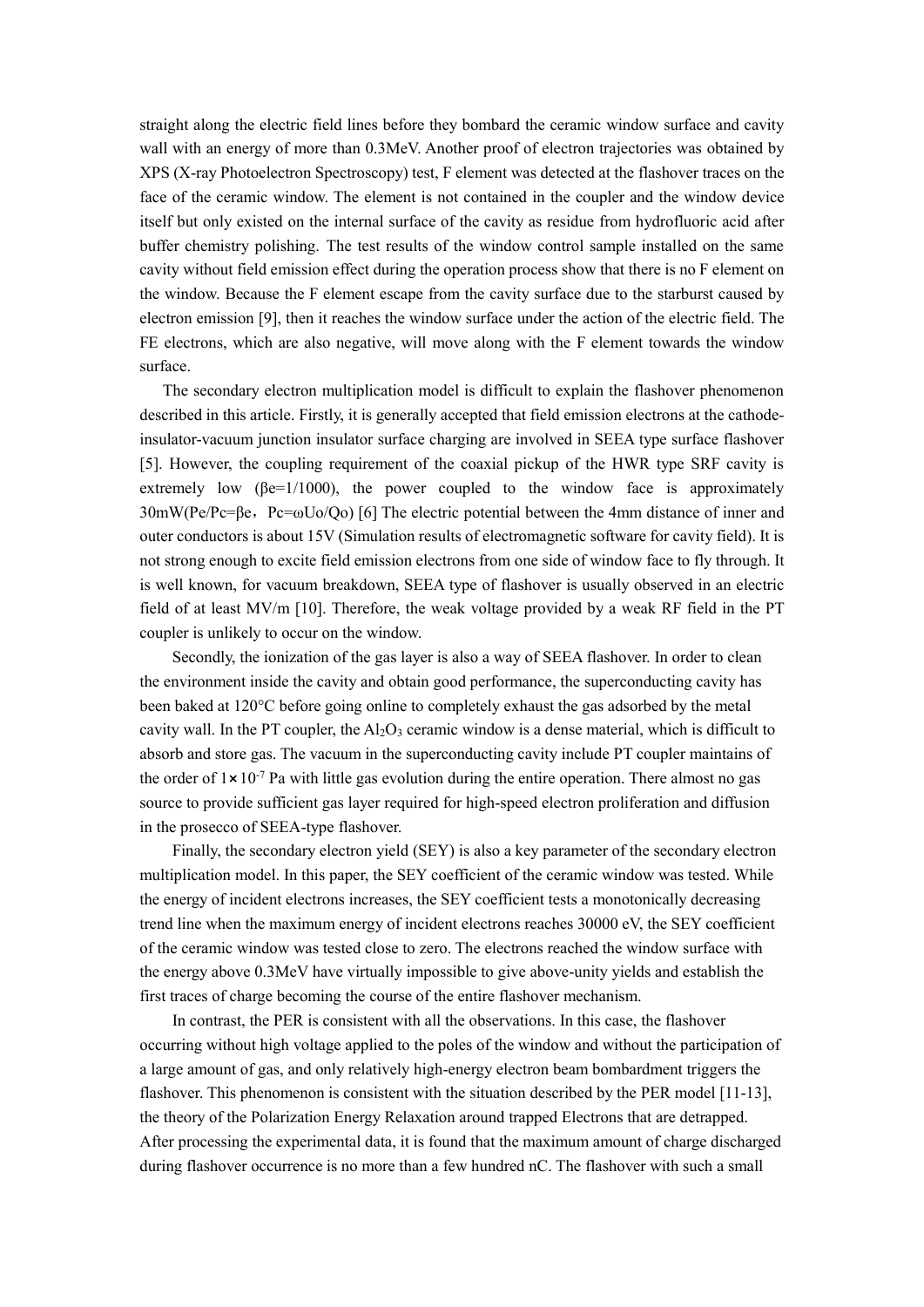amount of charge discharge can be explained by the PER model, which is an application of the polaron model

According to this model, electrons of the order of 0.3 MeV are trapped at the end of the penetration path, several microns below the surface and the breakdown propagate along the trapping sites. Specifically, the potential energy of electrons in the trap of high magnetic susceptibility area trapped all the neighboring atoms polarized and displaced. The weak repulsive force between trapped and polarons makes a high range space charge density stay at a temporary steady state before emergence of a perturbance, until the impact of another external electrons after. Once it is triggered, the temporary steady state is broken accompany with charge detrapping and relaxation of energy of polarization, which lead to electron avalanche process. The mechanism of this model describes the process relies on polarization participation instead of ionization, so there is few escape of electrons in the material itself and no large amount of free electron proliferation to participate in the propagation at the final breakdown. This is consistent with the experimental data that the amount of charge discharged by flashover is very small.



Figure5:The antenna with a big top is applied across the pick-up coupler.

According to the above analysis, field emission electrons from cavity fling through the space between the Ti material straight rod antenna and outer conductor of PT coupler excited flashover by hitting and accumulating on the face of window. Therefore, a direct and effective solution to the flashover is to avoid the accumulation of the FE electrons on the ceramic window. Making the antenna added with a diameter of 15mm to completely cover the Pt coupler port and prevent FE electrons from entering. The simulations on the newly designed antenna show that the electrons beams can be completely blocked by the antenna head without penetrated electrons and this structure designed will not trigger multipacting. Specifically, the escape rate of secondary electrons excited from the antenna by injected electrons is 4.79%, among which the rate of electrons can still reach the window is 4.43E-5%. The vertical test of the SRF cavity with the new designed antenna verified that the antenna does not cause multipacting and any other problems that affect the performance of the cavity. After the antenna was applied online, the previous similar flashing phenomenon was not detected during the operation of the accelerator for one year.

#### **ACKNOWLEDGMENT**

This work was supported by The National Science Fund for Distinguished Young Scholars (Grant NO.Y836050WR0). The authors wish to thank Guirong Huang for the guidance. We also would like to acknowledge the helpful discussions with Changhua Chen and Xianchen Bai from the Science and Technology on High Power Microwave Laboratory, and the important consulting with Wanzhao Cui from China Academy of Space Technology.